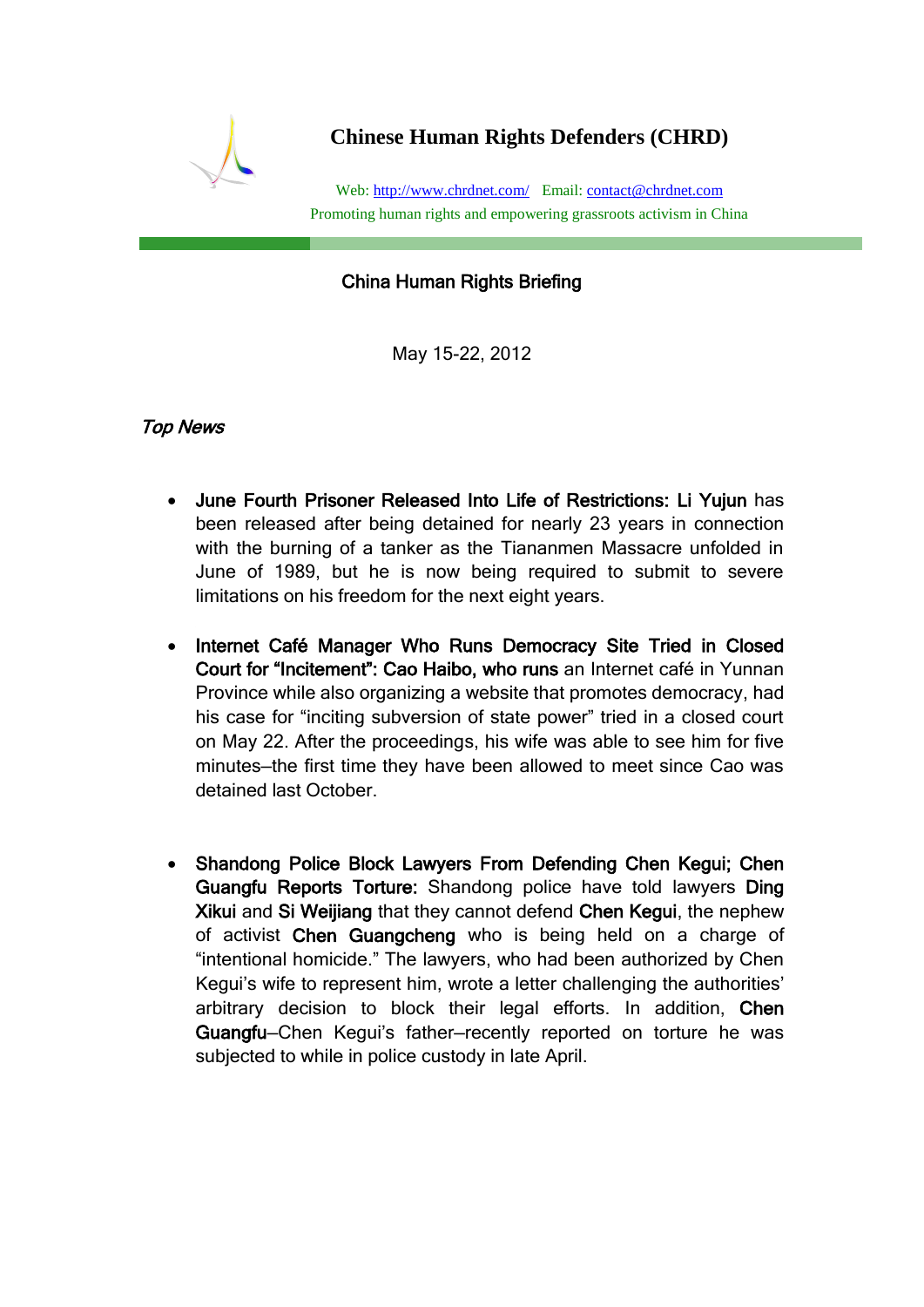### **Contents**

### Arbitrary Detention

- o June Fourth "Hooligan" Released After 23 Years, Faces Tight Restrictions for Next 8 Years
- o Democracy Website Organizer Tried in Closed Court for "Inciting Subversion"
- o Guangdong Rights Defense Representative Held in Black Jail Over 10 Weeks
- o Hunan Woman Criminally Detained After Exposing Embezzlement by Local Officials
- o Petitioner Granted Leave From RTL for Medical Reasons, Required to Return in Six Months
- o Henan Activist Zhou Decai on Hunger Strike to Protest Detention, Impending Trial
- o Chengdu Activists Detained for Protesting Judge Barring Representative From Court
- o Henan Authorities Again Detain Mother, Young Baby for Petitioning in Beijing
- o Shandong Petitioner Likely Sent Back to Psychiatric Hospital After Encounter With Premier Wen Jiabao
- o Harassment of Human Rights Lawyers
- Forced Eviction and Demolition/Land Expropriation
	- o Guangxi Authorities Let Villagers Who Lost Land Build New Homes, Then Destroy Them
	- o Fujian Officials Send Nearly 800 Personnel to Violently Quell Villager Angst Over Land Expropriation
- Torture and Other Cruel, Inhuman, or Degrading Treatment and Punishment
	- o Shandong Police Torture Chen Guangfu, Brother of Chen Guangcheng; Relatives Live in Fear
	- o Imprisoned Elderly Dissident-Historian Lü Jiaping in Very Poor Health, No Medical Parole in Sight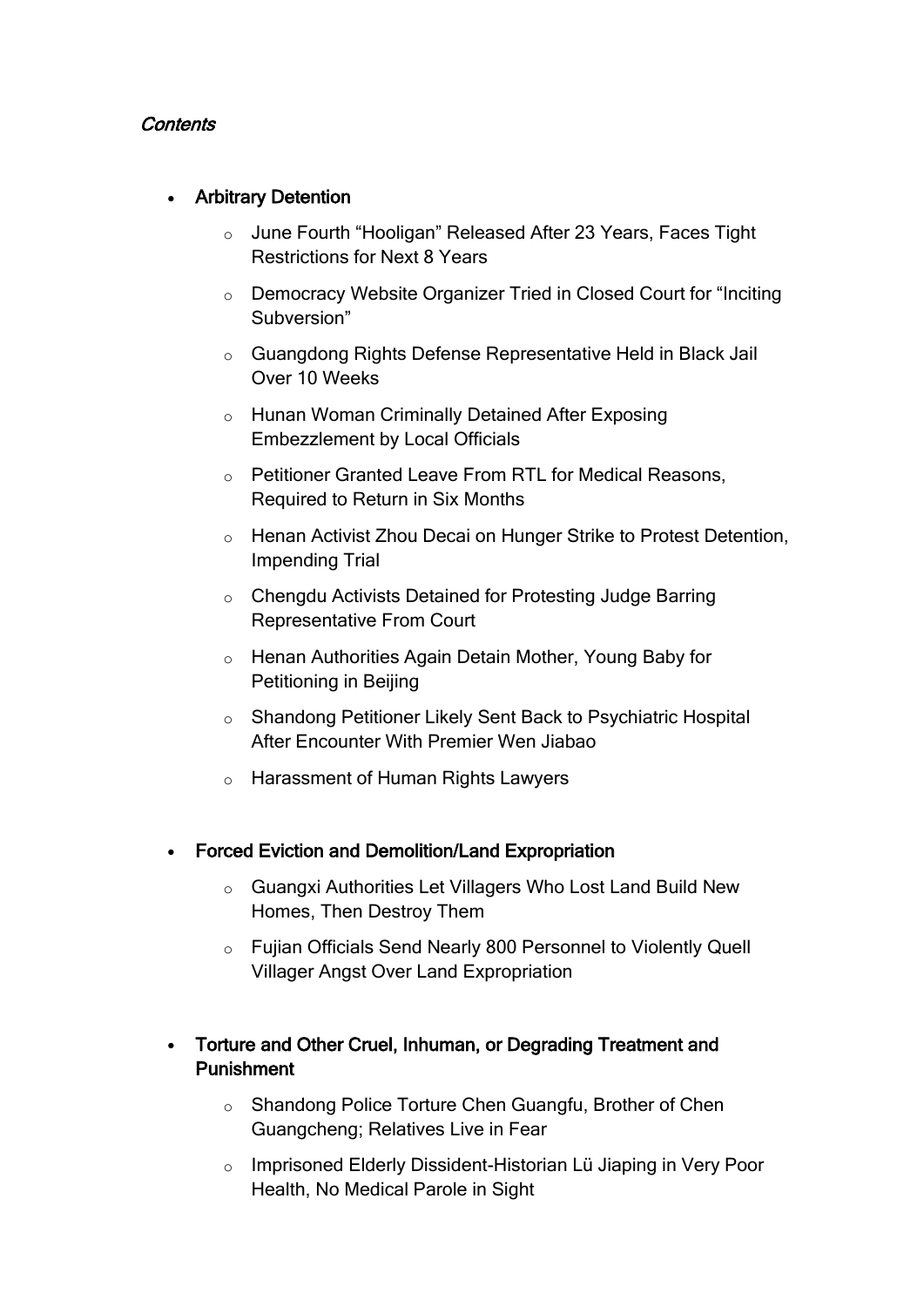o Jiangsu Petitioner Brings Suit Over Myriad Violations in Black Jail Detention

### Law & Policy Watch

o Chinese Authorities Push Debilitating "Legal Education" Campaign in Tibet

#### Special Notice

o CHRD Makes UN Submission in Behalf of Imprisoned Activist Xie Fulin

### Arbitrary Detention

### June Fourth "Hooligan" Released After 23 Years, Faces Tight Restrictions for Next 8 Years

Li Yujun (李玉君), a hawker who was detained for nearly 23 years in

connection to the Tiananmen Massacre in 1989, was released in early May and returned home, though under orders from Beijing authorities to submit to "monitoring and control" for the next eight years. Under these conditions, Li, now 45 years old, will reportedly need to report to a police station once a month, and he will not be allowed to leave Beijing, give media interviews, or express political views online. Li's alleged crime was setting a tanker on fire in Chaoyang District in an attempt to prevent soldiers from reaching the city center on the evening of June 3, 1989, when central authorities declared martial law.

In January of 1991, the Beijing Higher People's Court convicted Li Yujun of "arson" and sentenced him to death with two-year reprieve, along with lifelong deprivation of his political rights. In 1993, Li's death sentence was commuted to life imprisonment, and eventually that sentence was reduced to 20 years in 1996. Li received numerous sentence reductions for good behavior prior to his release in May from Beijing No. 2 Prison. Li has been among a small number of "hooligans" believed to still be serving sentences for convictions related to violent incidents that broke out as authorities cracked down on the pro-democracy movement in Beijing. (CHRD)<sup>i</sup>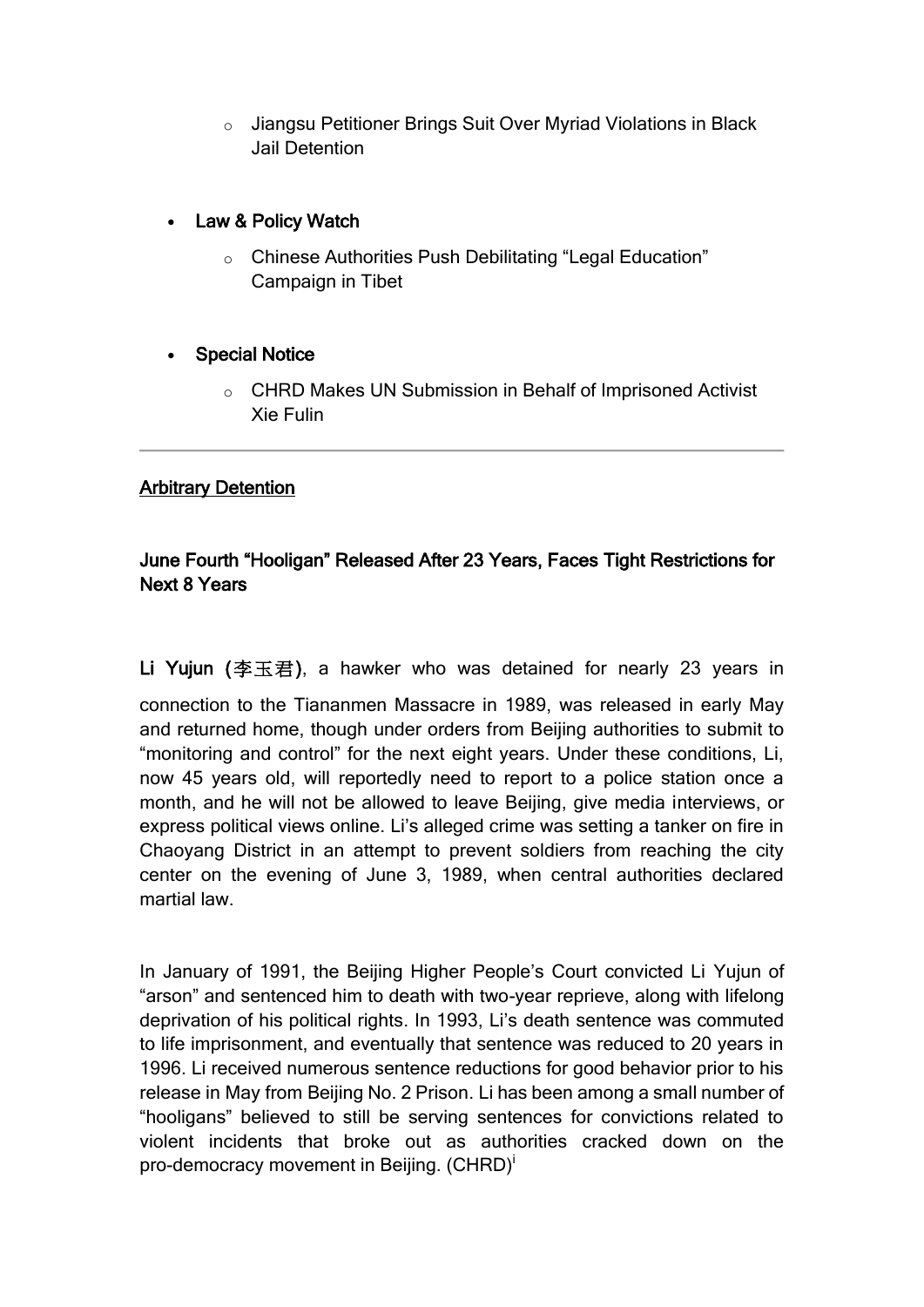# Democracy Website Organizer Tried in Closed Court for "Inciting Subversion"

Cao Haibo (曹海波), a 27-year-old manager of an Internet café in Yunnan

Province and organizer of a website that promotes democracy, had his case for "inciting subversion of state power" tried in a closed court on May 22. No verdict was announced at the Kunming City Intermediate People's Court, and no details of the proceedings are known. That morning, Cao's wife, Zhang

Nian (张念), applied at the court to observe the hearing. But shortly thereafter,

Cao's attorney Ma Xiaopeng (马小鹏) received a phone call from a judge who

told him that family members would not permitted to attend because "the case involves secrets," but that Zhang could see her husband when the proceedings were over. After the hearing, which Ma attended, Zhang had just a five-minute visit with Cao—the first family visit granted since Cao was detained last October—and she indicated that he was in pretty good spirits though had lost some weight.

On October 21, 2011, national security officers from the Kunming Public Security Bureau took Cao Haibo into custody, and he was formally arrested on November 25. On the day he was seized, officers also searched Cao's home and confiscated cell phones, desktop computers, a laptop, and USB drives, among other items. Originally from Jiangsu Province, Cao is being detained at the Xishan Detention Center in Kunming. (CHRD)<sup>ii</sup>

### Guangdong Rights Defense Representative Held in Black Jail Over 10 Weeks

A Guangdong petitioner and rights defender, He Shaoyan (何韶炎), has

remained held in a black jail after more than 70 days after being seized in Beijing as the "Two Meetings" convened. He had gone to the capital to petition and was intercepted and forcibly returned to Shaoguan City on March 6. His wife reportedly has contacted the Central Commission for Discipline Inspection in Beijing, which is charged with rooting out corruption and malfeasance among party cadres, about He's ongoing detention. For years, He Shaoyan has been a representative of fellow villagers seeking justice after the local government, which they feel is corrupt, has not given compensation for land it requisitioned. In retaliation for He's activities, the local government officials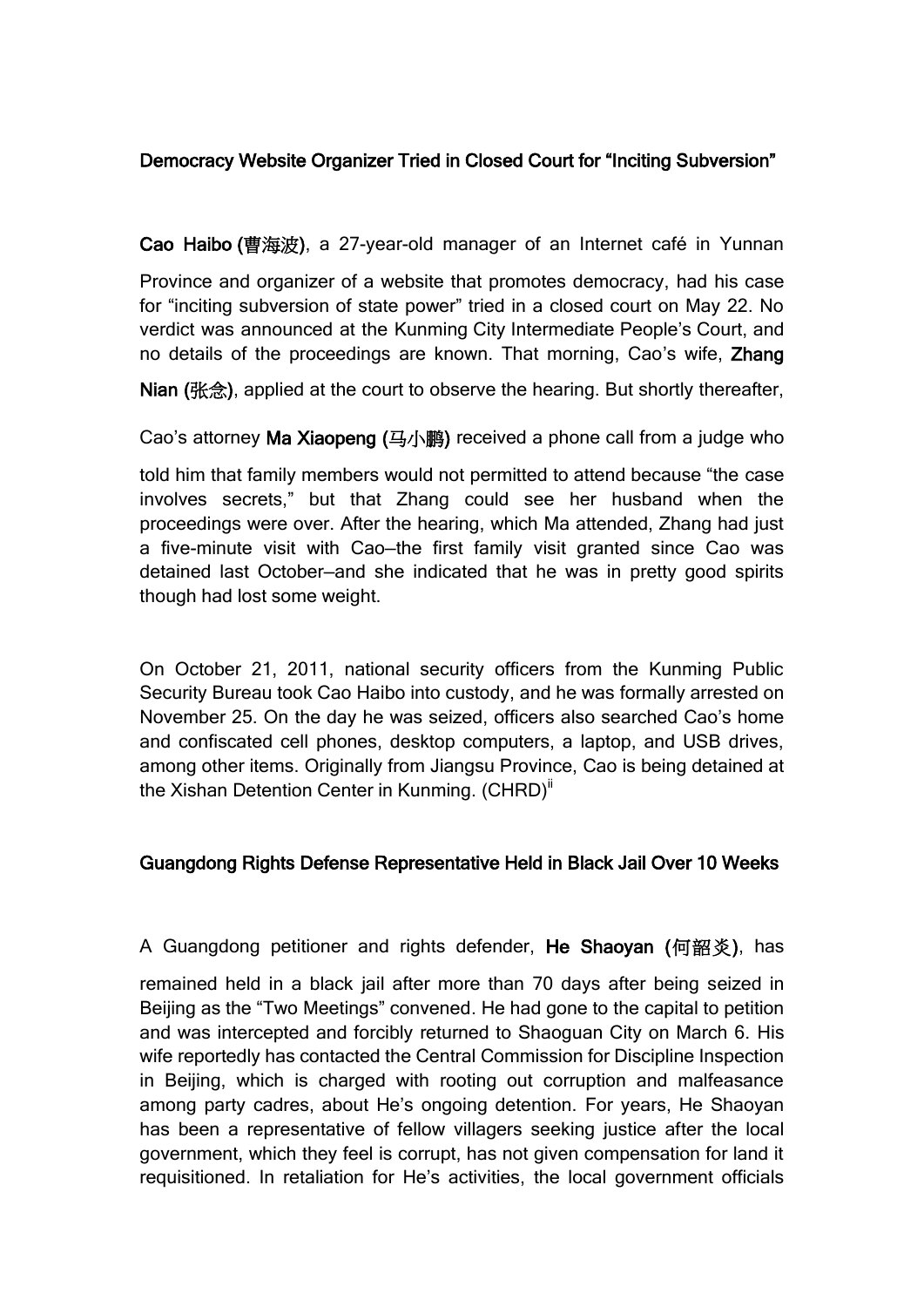have given He several administrative detentions and also confiscated his identification card in 2010. (CHRD)<sup>iii</sup>

## Hunan Woman Criminally Detained After Exposing Embezzlement by Local Officials

CHRD has learned that a woman from Hunan was criminally detained in early May after being brought back to her hometown from Beijing, where she had gone to seek justice over suspected embezzlement by local cadres. From

Shaoyang City, Zhang Hualian (张花莲) was forcibly returned to the city on

April 26 by Hunan police officers and then criminally detained on May 4 on a charge of "disrupting public order," according to her family. Shaoyang officials have taken severe retaliation against Zhang for her petitioning, including by locking her up several times in black jails. Zhang is being detained at the Shaoyang City No. 1 Detention Center. (CHRD)<sup>iv</sup>

### Petitioner Granted Leave From RTL for Medical Reasons, Required to Return in Six Months

In early May, Guangxi petitioner Quan Lianzhao (全连昭) was granted a

six-month medical parole from a one-year Re-education through Labor (RTL) punishment, the remaining weeks of which she is expected to serve later this year. Quan, 61, suffers from various illnesses, including severe asthma and a heart ailment, and has been receiving medical care at Xinkang Prison Hospital for all but about 10 days since her punishment began last December. On May 16, the Guangxi Women's RTL facility issued her parole documentation, which stipulates that Quan is required to be re-detained from November 6 to December 25, when she would be freed. Quan is currently receiving medical attention at a People's Liberation Army hospital in Guangxi, where her family sent her upon her release.

From Nanning City, Quan Lianzhao was sent to RTL on December 25, 2011, two days after she was taken into custody while petitioning in Beijing on suspicion of "severely disrupting the order of Tiananmen Square and disrupting the social and public order of Zhongnanhai and other locales." Her petitioning has focused on problems of land reclamation. In February and March of last year, Quan also served a 27-day criminal detention on a charge of "inciting subversion of state power" during the Jasmine Crackdown.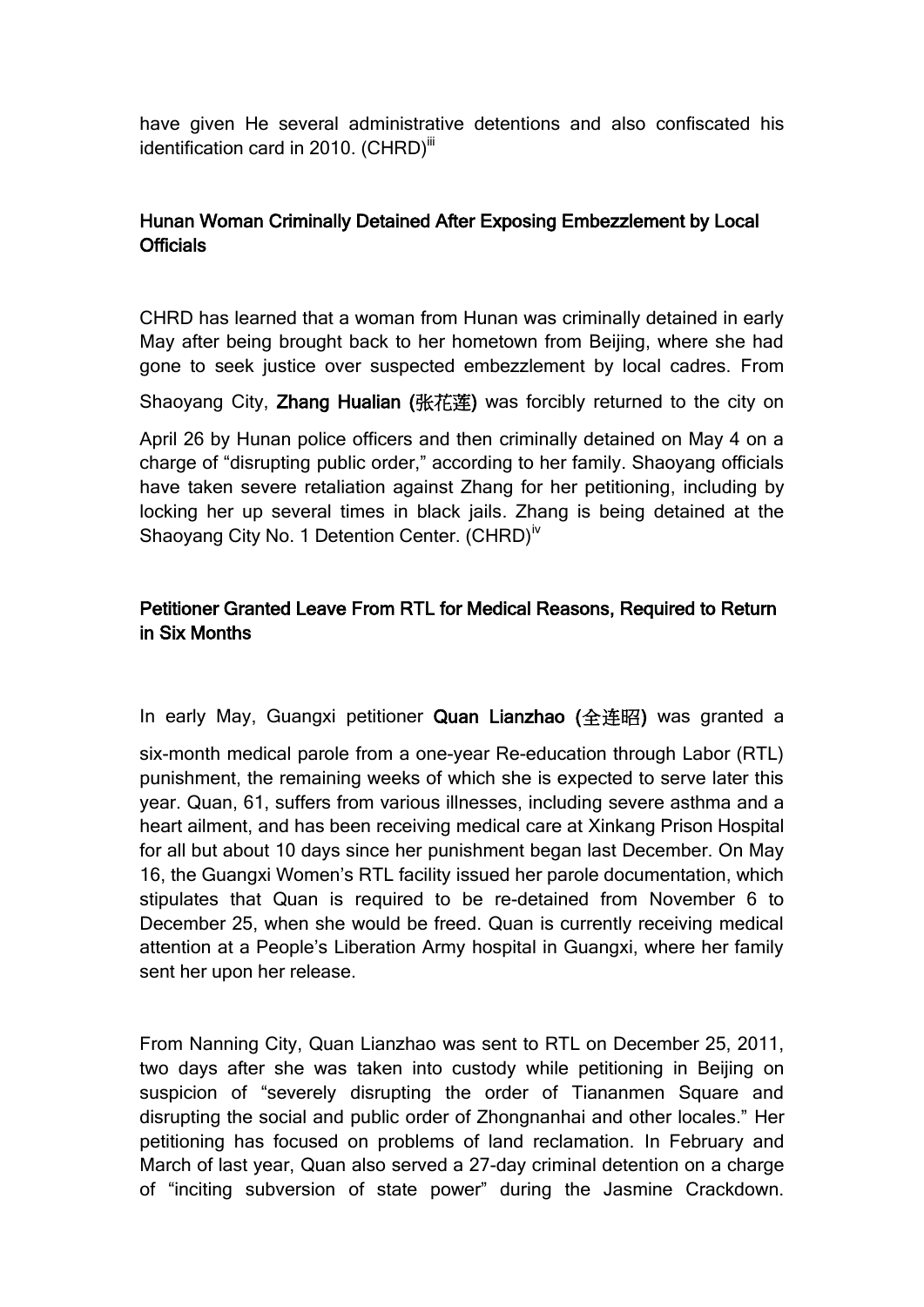# Henan Activist Zhou Decai on Hunger Strike to Protest Detention, Impending **Trial**

Authorities in Henan Province hope that a lawyer for detained rights activist

Zhou Decai (周德才) can convince Zhou to give up a hunger strike that he has

conducted to protest what he feels is an unjust detention, according to a source familiar with the activist's situation. As of May 16, Zhou had not eaten for three days while being held on a charge of "gathering a crowd to disrupt social order" in the Gushi County Detention Center. In a letter to a friend, Zhou wrote that he would refuse to appear in court when his case is prosecuted, which may happen soon; by May 9, the case had already been transferred to the Gushi County People's Court. Zhou Decai has been detained since February 28, and he was formally arrested on March 10. An independent candidate in his local People's Congress election and a grassroots organizer and activist for years, Zhou was taken into custody while preparing to attend a labor rights defense seminar in Beijing that focused on tobacco industry workers bought out by their companies. (CHRD)<sup>vi</sup>

## Chengdu Activists Detained for Protesting Judge Barring Representative From **Court**

On May 14, several Chengdu activists were dragged away from a courtroom after vocally protesting a judge's decision to bar a legal representative from court in a land reclamation case, with at least two individuals being issued detentions. At a hearing held by the Gaoxin District People's Court, the judge

refused to allow a plaintiff's representative, Luo Fuyuan (罗福元), to enter the

courtroom and present an argument, eliciting protests from the plaintiff and some observers. To quell the commotion, the judge summoned anti-riot police,

who took away seven individuals. Among them, activist Li Tinghui (李廷惠)

was issued a 15-day detention, and activist Wu Mingren (吴铭仁) has been

detained, although for an unknown length of time. Wu's wife was also placed in police custody temporarily, while the others dragged from the courtroom were released. The judge did not give a reason or produce formal documentation in not allowing Luo Fuyuan, who has distinguished himself in recent years by helping citizens defend their rights in court, to make a case on the plaintiff's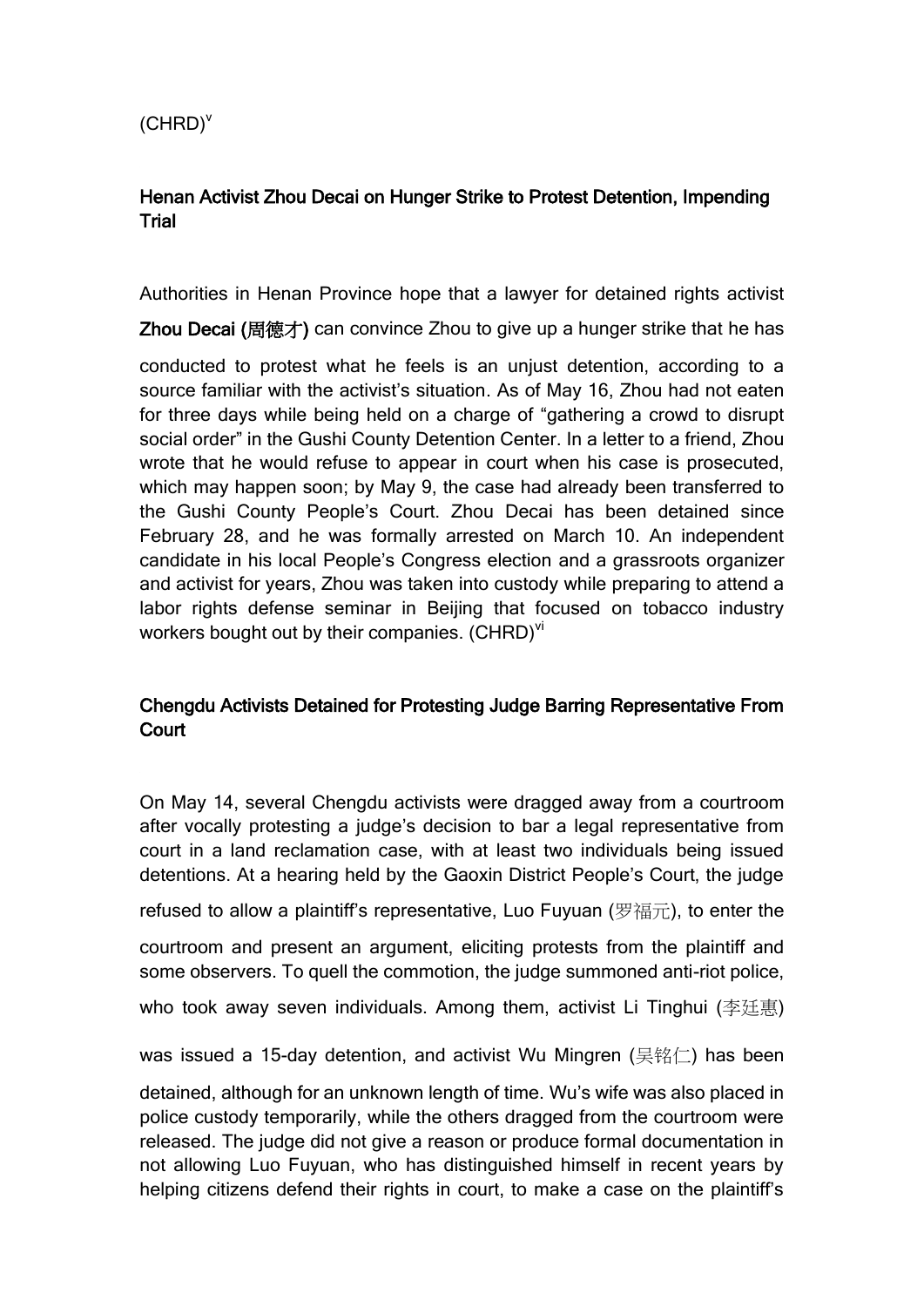behalf. (CHRD)<sup>vii</sup>

# Henan Authorities Again Detain Mother, Young Baby for Petitioning in Beijing

A petitioner from Henan Province, Nie Li'na (聂丽娜), has been detained with

her eight-month old daughter after they were seized in Beijing and sent back to Xiangcheng County—the second time this year the mother and child have been detained after being in the capital. Beijing police from the Fengtai District branch of the local Public Security Bureau tracked the mother and child down at a residence on May 13. They then turned the pair over to interceptors from Henan, where Nie and her child are being held in the Xiangcheng County Detention House. A county government personnel told Nie's parents that their daughter had gone back to Beijing, where she supposedly had passed along negative information about the Xiangcheng government to foreign media. Nie is being detained due to this alleged behavior, possibly on suspicion of being a "traitor" for communicating with "hostile foreign elements," though authorities have refused to produce a notice of detention or indicate formal charges against her. Police have also blocked Nie's elder sister from seeing her, and have not stated how long Nie and the infant may be held.

Nie was also taken into custody with her then six-month old daughter in late February and held for weeks after going to Beijing to petition over the same grievance—an unresolved land issue that emerged after she got divorced over a decade ago. Xiangcheng authorities have retaliated against Nie by detaining her several times in black jails, including while she was pregnant, which reportedly led to her daughter's premature birth last year. (CHRD)<sup>Viii</sup>

## Shandong Petitioner Likely Sent Back to Psychiatric Hospital After Encounter With Premier Wen Jiabao

A Shandong petitioner, Lin Xiuli (林秀丽), is believed to have been sent to a psychiatric hospital after reportedly managing to hand Chinese Premier Wen Jiabao (温家宝) grievance materials in Beijing. On May 9, Lin broke through police security and approached the premier at the Beijing South Railway Station. Local police immediately took her into custody and handed her over to interceptors, who took Lin back to Qingdao and initially held her in a black jail. Authorities told Lin on May 10 that they wanted to assess her mental health, a process that would essentially be a way to detain her in a psychiatric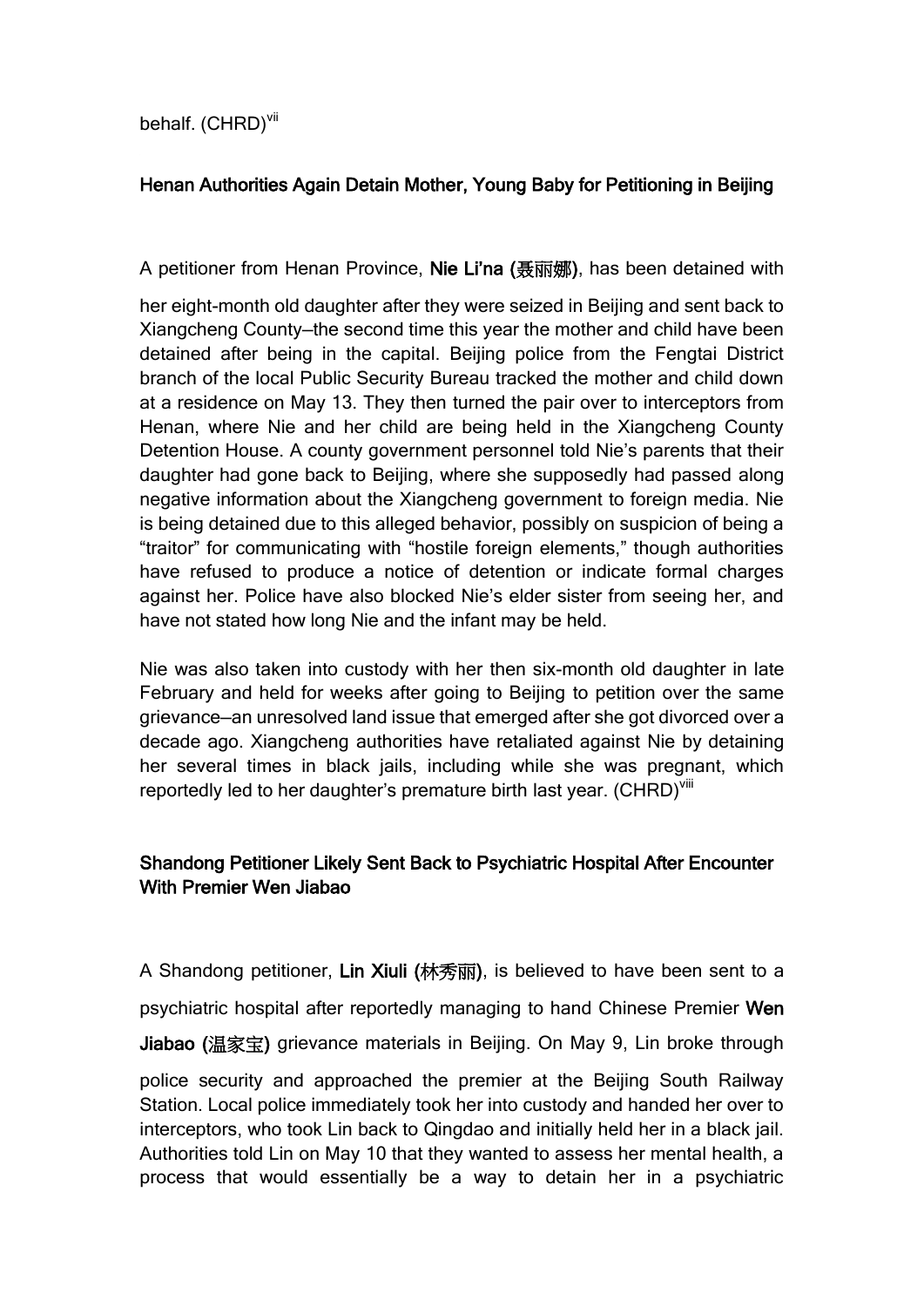institution—where she was held for most of last year—and subject her to abuses. She denied their request, however, and has indicated to CHRD that she does not suffer from any mental illness. On May 11, Lin's sister was located by Qingdao authorities who tried to force her to sign a form that would re-admit Lin to a psychiatric hospital, but the sister refused. Later that day, Lin fell out of contact, and her sister was unable to find out from government officials where Lin is, but she suspects that Lin had been taken back to the Maidao Psychiatric Hospital, where was held for nearly 300 days last year and forced to take medications and given injections.

Lin Xiuli, who was crippled after being thrown from a building, has been petitioning for nearly a decade after being dissatisfied with a court decision. In retaliation, she has been detained about two dozen times and for about 550 days since February of 2007, including in black jails and the psychiatric institution. (CHRD)<sup>ix</sup>

#### Harassment of Human Rights Lawyers

# Authorities Interfere With Family-Authorized Lawyers of Chen Kegui, Lawyers Issue Challenge to Police

Shandong authorities recently informed two lawyers who were set to take up

Chen Kegui's (陈克贵) case that they will not be able to represent him, leading

the lawyers to pen a letter addressing the illegality of this decision. Ding Xikui

(丁锡奎) and Si Weijiang (斯伟江), who had been authorized by Chen's wife to

defend him, were told by Yinan County police officers on May 18 that two lawyers from the local government-run legal aid center have been appointed to Chen's case, and that Ding and Si cannot defend Chen Kegui because Chinese law only permits two attorneys per criminal suspect. On May 21, Ding wrote a letter on behalf of both himself and Si addressed to the chief of the Yinan County Public Security Bureau, challenging the legality of authorities' decision to obstruct the two lawyers from meeting with Chen and representing him. CHRD published and distributed a [summary of the letter,](http://chrdnet.com/2012/05/22/chrd-news-alert-lawyers-pose-challenge-after-police-prevent-meeting-with-chen-kegui/) with the original Chinese text, on May 22.

According to the letter, Chen Kegui's wife, Liu Fang (刘芳), retained Ding and Si on May 11 to represent her husband after two other lawyers she had hired,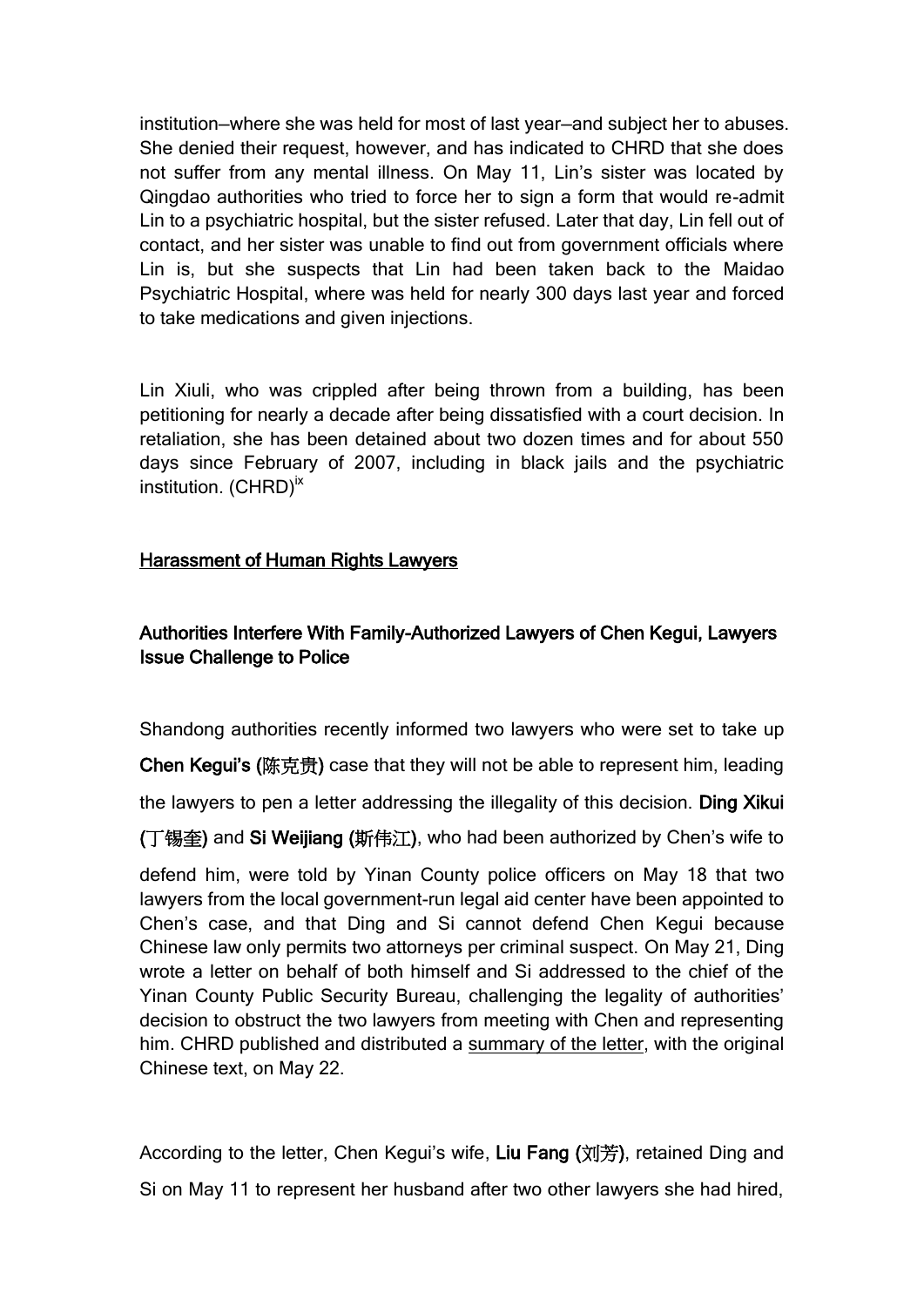Liu Weiguo (刘伟国) and Chen Wuquan (陈武权), were intimidated and

harassed by authorities; Guangdong judicial officials went so far as to suspend Chen Wuquan's license to practice law. Yinan police informed Ding that Liu Fang must also appear in person with the lawyers at the police station to file the authorization paperwork and request a meeting with Chen Kegui, or else the authorization would not be recognized. Ding told the police that their demand "had no legal basis," and Chen Kegui still has not been permitted to meet with a lawyer of his own choosing.  $(CHRD)^{x}$ 

### Forced Eviction and Demolition/Land Expropriation

## Guangxi Authorities Let Villagers Who Lost Land Build New Homes, Then Destroy Them

For a recent forced demolition project, local officials in Guangxi Province deployed personnel who used tear gas and other violent means to disperse local villagers and destroy homes the residents had built by themselves. The Yongning District government in Nanning City sent out a medley of government officials on May 4 to forcibly demolish 36 homes that villagers had been allowed to construct on their own, with the government-organized personnel beating those who resisted and throwing canisters of tear gas at the villagers (including elderly and children) to fend them off. The aggressive behavior resulted in injuries to several villagers, with one, Liang Zhansheng

(梁展生), severely burned when a bottle of gasoline exploded after being

struck by a canister. The villagers, all of whom have relied on farming to eke out a living, were reportedly forced to sell their land last year at a cheap price when the local government moved forward with a reclamation project. The government, as promised, then allowed villagers who had lost land to build new homes at a different location, only to demolish them under the pretext that they had been "illegally built."  $(CHRD)^{xi}$ 

## Fujian Officials Send Nearly 800 Personnel to Violently Quell Villager Angst Over Land Expropriation

Local officials in Fujian Province recently deployed nearly 800 people to quell villager unrest, leading to a violent clash that left one person dead and more than 40 residents seriously injured. On May 11, the vice-director of the Xianyou County Standing Committee ordered the large-scale deployment to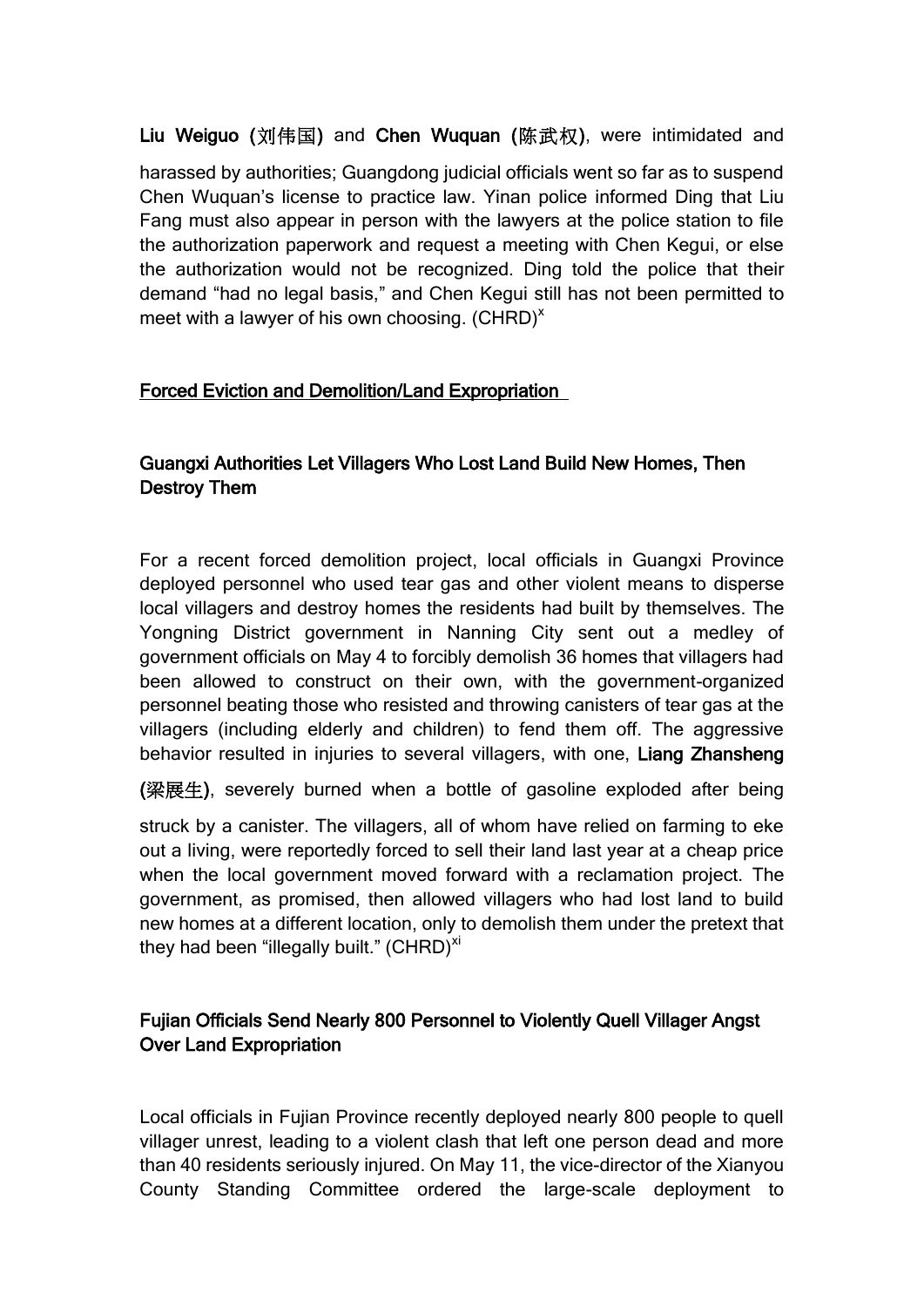Dongjinggong Village, which was executed by lower-level officials and included cadres and thugs from a half-dozen towns. Gaiwei Town leaders were instrumental in leading the aggressive behavior, ordering individuals armed with shields, electric prods, sticks, and other items to beat villagers, including elderly and passersby. The large group also vandalized homes, destroying

doors and furniture. Ruan Jianhang (阮建航), who was riding a motorcycle at

the end of a work shift, was surrounded and beaten by a number of the government's attackers while simply passing through the village. He died at the scene after suffering blows to his head and losing a great deal of blood.

The villagers were being attacked for objecting to a land expropriation project launched last fall in Gaiwei Town for which officials had sold off land reportedly belonging to villagers for huge profits. When the projects were underway last fall, police officers also used aggressive tactics and detained villagers from Dongjinggong. (CHRD)<sup>xii</sup>

### Torture and Other Cruel, Inhuman, or Degrading Treatment and Punishment

# Shandong Police Torture Chen Guangfu, Brother of Chen Guangcheng; Relatives Live in Fear

CHRD has learned that Chen Guangfu (陈光福), the elder brother of

activist Chen Guangcheng (陈光诚), was reportedly tortured while in the hands

of Yinan County police in Shandong Province in late April. He is still suffering serious effects from the abuse, according to a reliable source within China. The abuses against Chen Guangfu represent the most physically violent treatment to surface so far among the spate of retaliatory acts towards those with links to Chen Guangcheng after his flight from house arrest. In addition to the reported torture, it is believed that Linyi authorities are maintaining tight controls over many of Chen Guangcheng's other relatives, with their movements strictly limited as they live in a state of extreme fear.

In the early morning of April 27, Zhang Jian (张健), a head of Shuanghou

Township (that has jurisdiction over Dongshigu Village), and accompanying thugs climbed over the wall to Chen Guangfu's home and banged on the front door, eventually seizing Chen and blindfolding him before dragging him away. Chen was taken to the Yinan County Public Security Bureau, where he was questioned mainly about how Chen Guangcheng escaped—and subjected to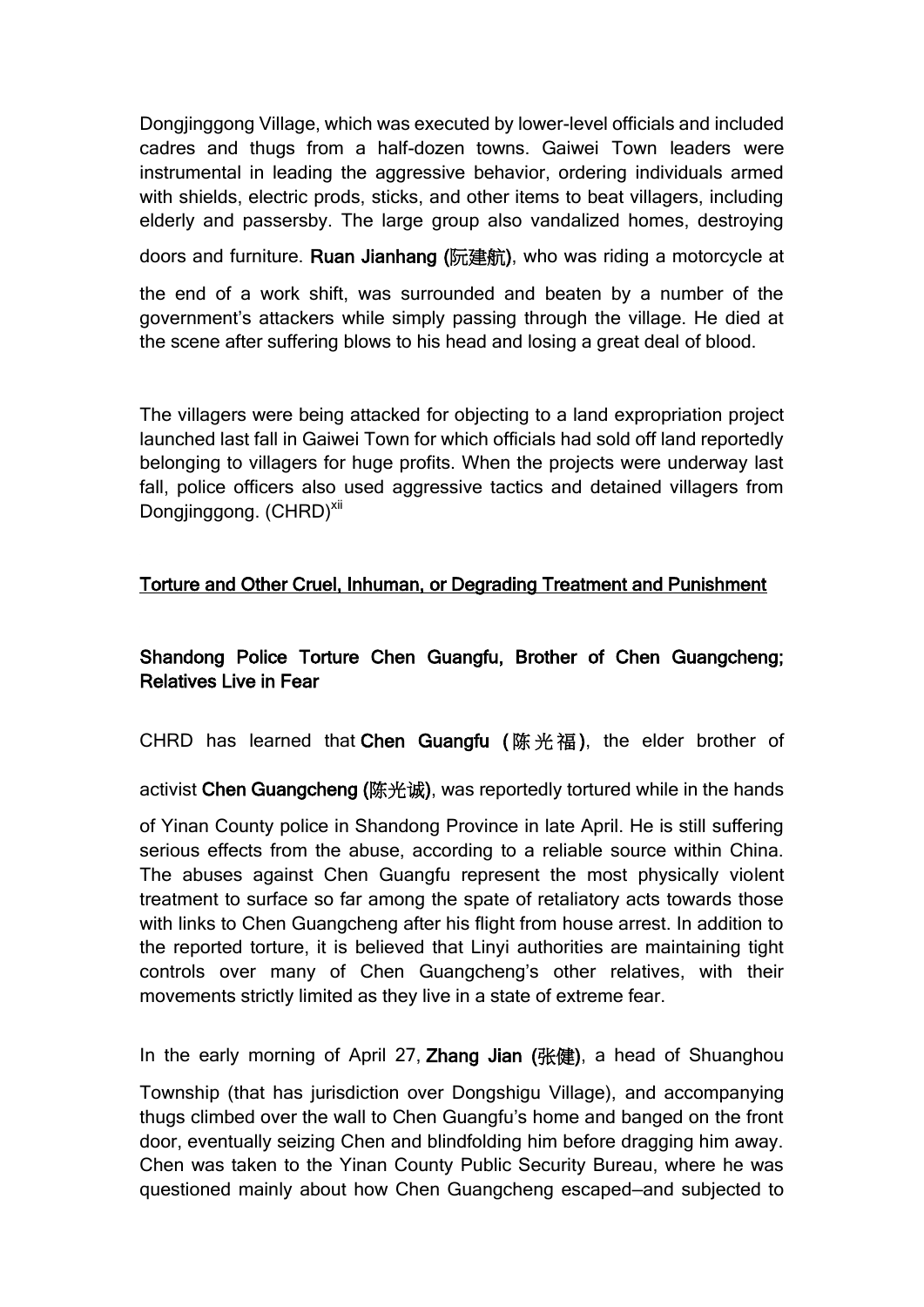several hours of torture. Authorities handcuffed Chen Guangfu and shackled his legs, slapped him, and then whipped his hands with a leather belt, struck him in the ribs, and stomped hard on his toes. At this time—nearly three weeks later—Chen still reportedly has not regained any feeling in the area stretching from his left thumb through his wrist, and his right foot also remains numb.

After seizing Chen Guangfu on April 27, the group later re-entered the home and severely beat his wife, Ren Zongju (任宗举), and his son, Chen Kegui (陈

克贵). The intruders also smashed a bowl of medicine the family was using to

treat Chen Kegui's five-year-old son, who was suffering from a high fever at the time. Chen Kegui tried to defend the family by wielding knives to fend off the aggressive officials and thugs. He was later detained and, on May 9, formally arrested on a charge of "intentional homicide"—a charge made although Chen was acting in self-defense and defending his family, with no one dying from any injuries suffered in the altercation.

Other relatives of Chen Guangcheng—his cousin Chen Guangcun (陈光存),

and Chen Guangcun's son, Chen Hua (陈华)—were also taken into custody in

late April, as was a fellow villager, Liu Yuancheng (刘元成). These individuals

were all reportedly held for two days before being released. On the evening of May 16, CHRD also spoke with Chen Guangcheng's cousin, Chen Guangcun

(陈光存), who resides in Linyi City but not near Dongshigu Village, and he said

he was not fully aware of the situation in Dongshigu, since he has been under strict controls and unable to contact his relatives. Chen Guangcun said he too was taken away on April 27 and that Linyi authorities released him two days later.

Read [more information](http://chrdnet.us4.list-manage.com/track/click?u=e16025408f339a9297e4e6b62&id=a14c927f13&e=c4475a4e16)on CHRD's website about ongoing acts of retaliation against Chen Guangcheng's relatives and supporters, as well as harassment of Chinese citizens who have attempted to assist the family since the blind activist's escape from house arrest. (CHRD[\)\[xiii\]](https://us4.admin.mailchimp.com/campaigns/wizard/html-template/?id=164133&template=26873#_edn13)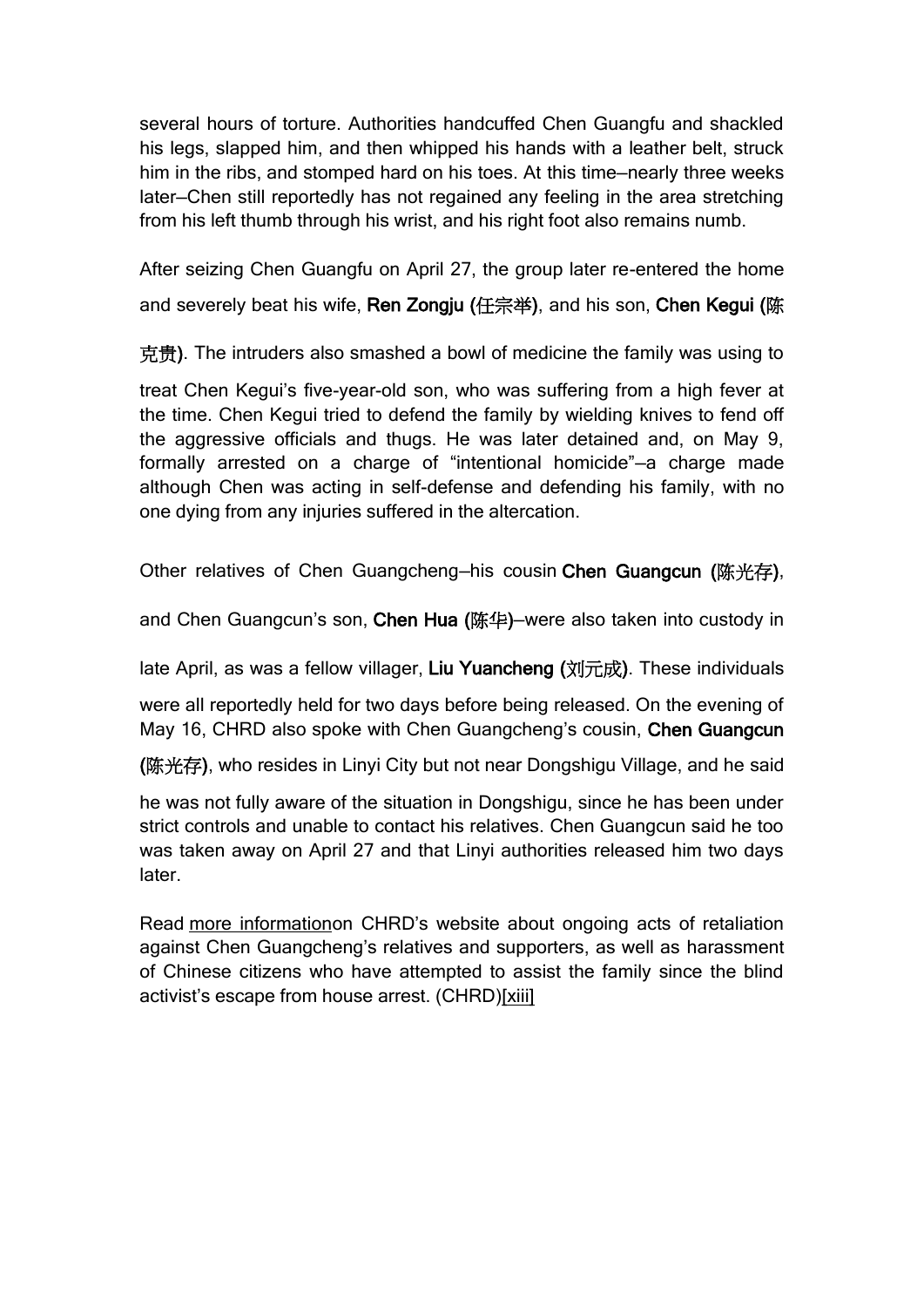# Imprisoned Elderly Dissident-Historian Lü Jiaping in Very Poor Health, No Medical Parole in Sight

Lü Jiaping (吕加平), a Hunan dissident and military scholar serving a 10-year

sentence for "inciting subversion of state power," reportedly suffered a heart attack in prison late last year and is in very poor health overall, CHRD has learned. Now 71 years old, Lü had a heart attack while incarcerated in Shaoyang City Prison, and he was rushed to a hospital but only after guards handcuffed and shackled him. Lü is suffering from several illnesses, including coronary heart disease, necrosis of caput femoris, diabetes, gallstones, an inflammation of the gallbladder (cholecystitis), and diseases in his lungs (bronchiectasis) and spine (spinal bone hyperplasia). Lü has also spat up blood while in prison, and has had great difficulty sleeping, standing, and walking, reportedly falling several times. His family members have approached authorities in both Beijing and Shaoyang to request Lü's release on medical parole, but they have not yet received a response.

On May 13, 2011, the Beijing Intermediate People's Court convicted Lü of "inciting subversion" and sentenced him to ten years in prison. The sentence is believed to come in retaliation for works by Lü about scandals involving Chinese officials, including claims that former Chinese President Jiang Zemin

(江泽民) was a "traitor" and had questionable background and political

credentials. Lü and his wife, who was later released, were seized by police in Hunan in September 2010 and taken to Beijing. His family was never informed of Lü's detention or his trial, however, and thus was unable to attend the proceedings or hire a lawyer to represent him. (CHRD)<sup>xiii</sup>

### Jiangsu Petitioner Brings Suit Over Myriad Violations in Black Jail Detention

A Jiangsu woman has sent a local court an application for an administrative lawsuit against authorities for blatant rights violations she suffered when detained in black jails in 2010. Wang Jianfen (王建芬), a petitioner from Wuxi,

mailed materials on May 14 to the Wuxi City Intermediate People's Court, accusing the Yishan District People's Government and the Yishan branch of the Wuyi City Public Security Bureau of violating her personal freedoms in December of 2010, when she was held for 19 days in two separate black jails. While detained, Wang was subjected to myriad abuses and suffered from health problems, but did not receive medical attention. Wang was forcibly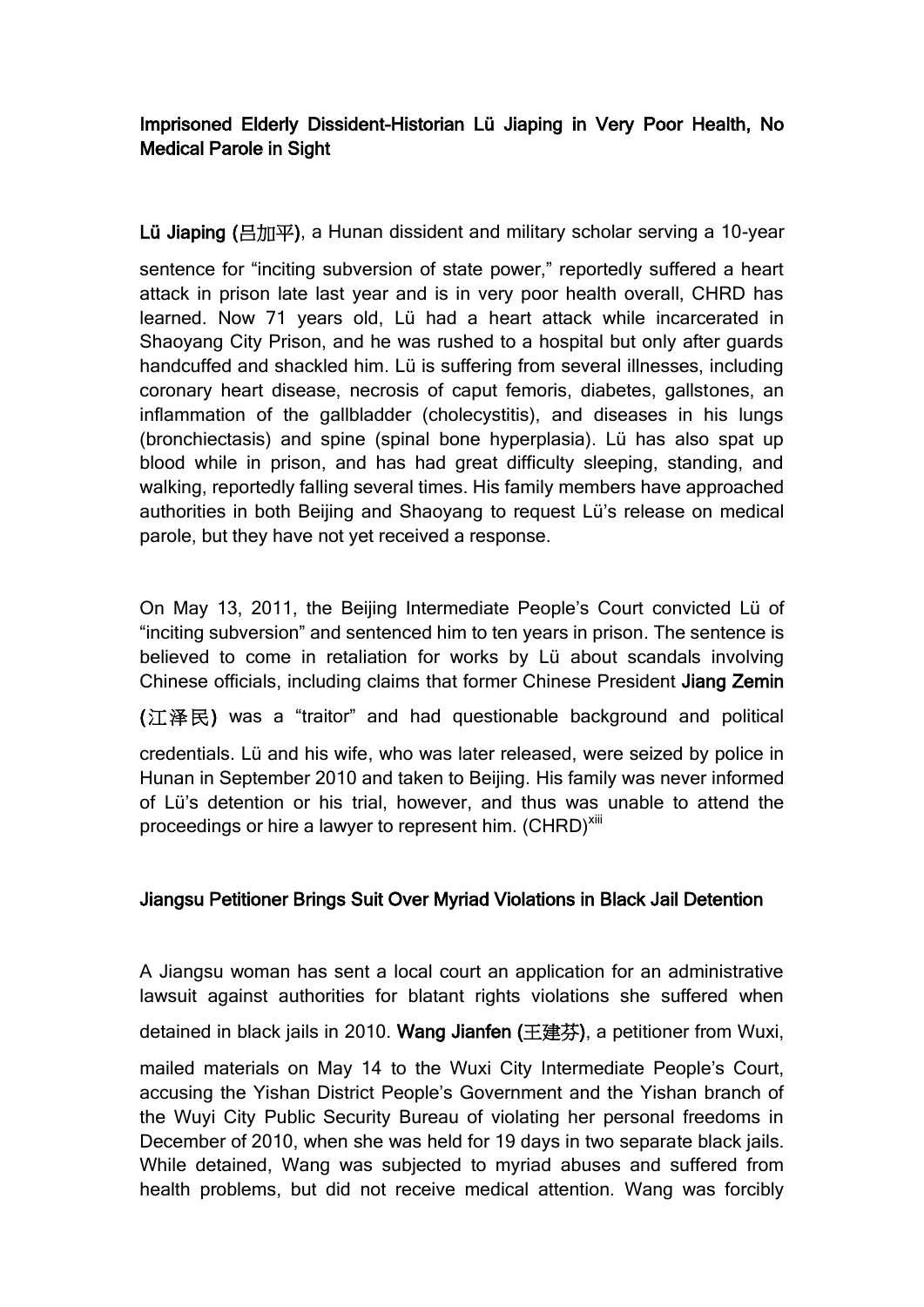searched and had to urinate and defecate in the room where she was being held. Authorities constantly interrogated Wang, leaving her in a further weakened state, and a police officer pushed Wang to admit to "illegal petitioning" before she could be fed. The head of the local letters and visits office reportedly ordered Wang's blankets taken away, causing her to be very cold at night in the middle of winter. Guards slept in the same room as Wang, with one male guard making veiled sexual threats, contributing to her sleeplessness. Wang was so fatigued during her detention that she could only lie in bed. Wang began petitioning after her home was forcibly destroyed even though it reportedly fell outside boundaries set for demolition. (CHRD)<sup>xiv</sup>

#### Law & Policy Watch

#### Chinese Authorities Push Debilitating "Legal Education" Campaign in Tibet

Chinese authorities in the Tibet Autonomous Region (TAR) have announced that they would push ahead further "patriotic re-education" and "legal education" campaigns that target Tibetan monastic institutions in the name of maintaining stability, enhancing unity, and promoting harmony in Tibet. On May 11 in Lhasa, the TAR government held the "Mobilization Meeting on In-depth Legal Education Campaign in Tibetan Buddhist Temples," which marked the implementation of the Chinese Communist Party's policy on religion and the rules and regulations passed by the State Religious Affairs Bureau in all monasteries and nunneries in Tibet. In the second half of 2011, the Tibetan authorities had already publicized the selection of so-called "model monasteries" and "highly advanced and patriotic" monks and nuns while implementing programs to further strengthen control over monasteries and nunneries. According to the TAR governor, such moves can "provide guidance to Tibetan Buddhism in adapting itself to a socialist society" and be "an effective way to resist the infiltration and sabotage from the Dalai clique."

According to the Tibetan Centre for Human Rights and Democracy (TCHRD), the first "patriotic re-education" campaign in Tibet was launched in 1996, mainly to exert control over what the Chinese authorities term "the hotbed of dissent activities," referring to monastic institutions. Refusal to comply with the requirements of re-education sessions has resulted in arrests and expulsion of monks and nuns. After the demonstrations in Tibet in 2008, control and surveillance of Tibetan monastic institutions have severely increased, resulting in tight restrictions on religious activities and the intrusion of many government-ordered programs. For instance, under provisions of the "Nine Must Haves" program, Tibetan Buddhist monasteries are required to hang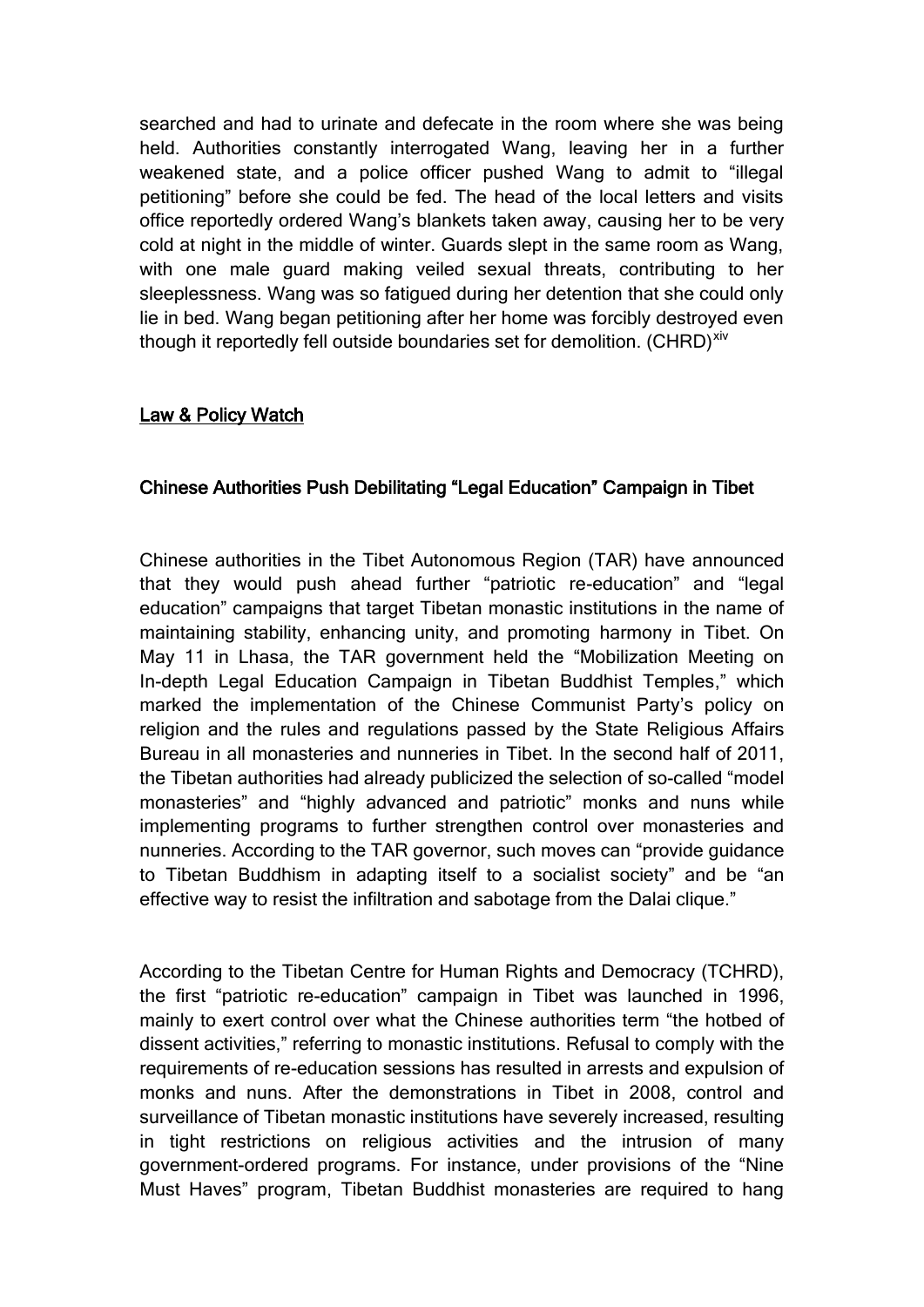portraits of four Chinese Communist leaders and the Chinese national flag, with the government supplying electricity and water to the monasteries as a welfare measure. Restrictions on the movement of monks and nuns have ultimately forced many monks to flee their respective monasteries, leading to their shutdown. Regulations have also aimed to create distance between Tibetan monastic institutions and foreign influence and "separatist activities," effectively barring contact between monasteries and nunneries and their sister affiliations abroad. (Tibetan Centre for Human Rights and Democracy)<sup>xv</sup>

#### Special Notice

### CHRD Makes UN Submission in Behalf of Imprisoned Activist Xie Fulin

CHRD recently submitted allegations of human rights violations to Special Procedures of the United Nations Human Rights Council on behalf of human rights activist [Xie Fulin \(](http://chrdnet.com/2012/05/19/submission-to-un-on-xie-fulin-april-13-2012/)谢福林), who is serving a six-year prison sentence after being convicted of "larceny"—for allegedly stealing electricity—in March 2010. The submission about Xie, which was sent on April 13, alleged arbitrary

detention, violation of freedom of expression, and torture and other cruel and unusual punishment.

On July 22, 2009, officers from the Furong Public Security Bureau in Changsha City, Hunan Province took Xie away for "investigation." He was then criminally detained on suspicion of "stealing electricity" and formally arrested in August. On March 26, 2010, the Furong District People's Court convicted Xie of "larceny" and sentenced him to six years' imprisonment. As evidence of alleged crimes, the court verdict stated that Xie had used external electrical sources to provide power to his home and a restaurant that he had opened. In prison, Xie has suffered from serious illnesses that have gone poorly treated, leaving his health in such urgent peril that both Xie and his wife have expressed concern that he may not live through his sentence. Authorities have refused to release Xie on medical parole. Xie has also faced physical violence, intimidation, and threats while in prison. Xie has promoted democracy rights by participating in activities of the banned China Pan-Blue Alliance, organizing and advocating for petitioners to defend their rights, and signing "Charter 08."  $(CHRD)^{xvi}$ 

Editors: Victor Clemens and Wang Songlian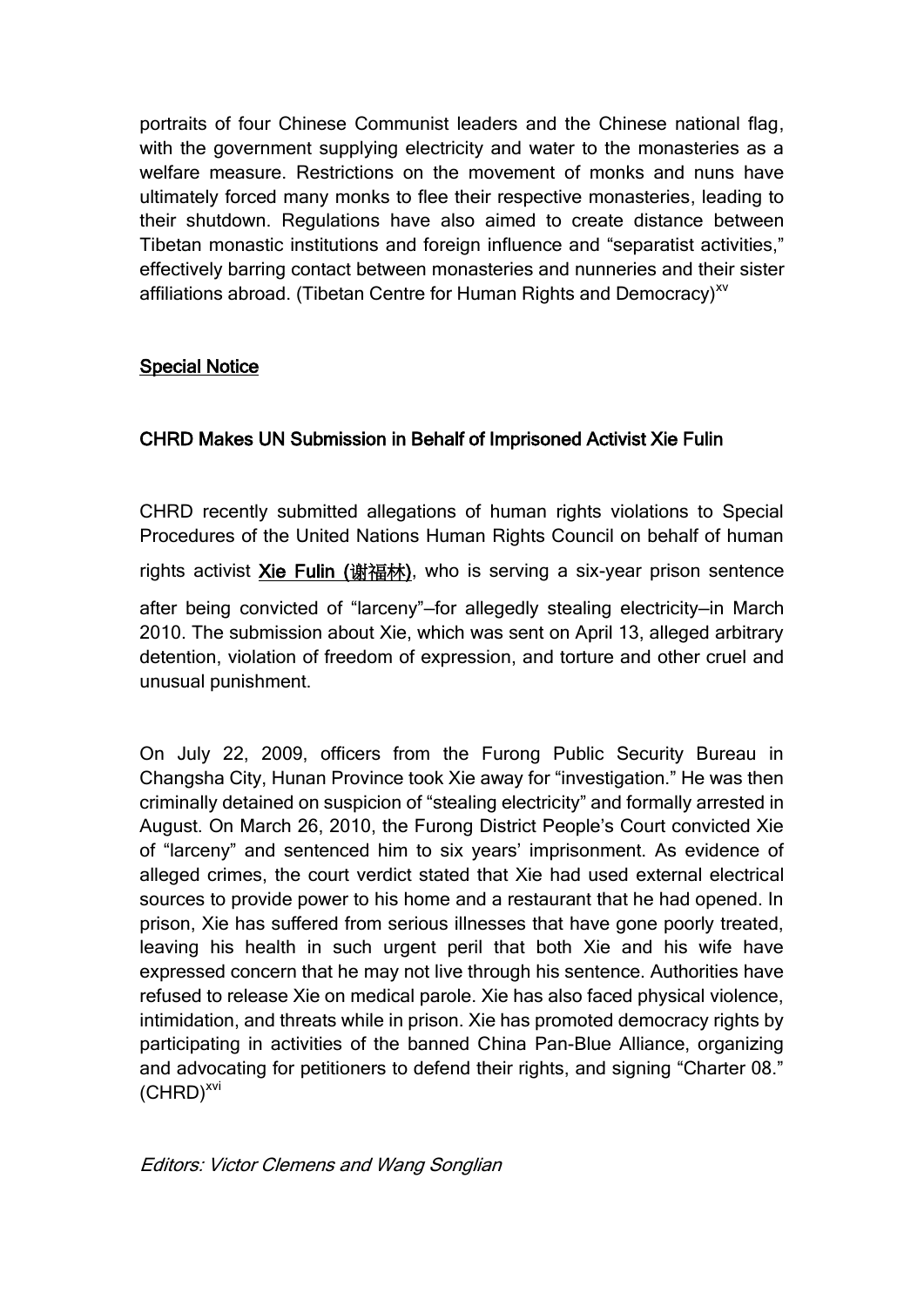Chinese Human Rights Defenders (CHRD) is a China-based, non-political, non-governmental network of grassroots and international activists promoting human rights and empowering grassroots activism in China. CHRD's objective is to support human rights activists in China, monitor human rights developments, and assist victims of human rights abuses. CHRD advocates approaches that are non-violent and based on rule of law. CHRD conducts research, provides information, organizes training, supports a program of small grants to human rights activists and researchers, and offers legal assistance.

*Chinese Human Rights Briefing* (CHRB) is a newsletter providing the latest information on China's human rights developments. Our information originates from Chinese human rights defenders and groups at the grassroots. CHRD is responsible for all information published in CHRB. A compilation of each week's CHRBs, updated daily, is available on our website.

Please feel free to use CHRD information, and please attribute it to CHRD when you do so.

To unsubscribe, please "Reply" to this mail with "unsubscribe" in the "Subject" line.

1

<sup>ii</sup> "Cai Haibo, Accused of 'Subversion,' Has 'Secret Case' Tried in Closed Hearing" (<u>[曹海波](http://wqw2010.blogspot.com/2012/05/blog-post_4227.html?spref=tw)"涉嫌颠</u> [覆国家政权](http://wqw2010.blogspot.com/2012/05/blog-post_4227.html?spref=tw)"案因"案件涉密"未公开审理), May 22, 2012, CHRD; "Cao Haibo Detained for Four Months, Wife and Child in Urgent Need of Assistance" (曹海波被羁押 4 [个月,妻儿急需社会救助](http://wqw2010.blogspot.com/2012/02/4.html)), February 29, 2012, CHRD; Jiangsu Netizen Cao Haibo Summoned and Home Searched for Suspicion of "Inciting Subversion of State Power" ([江苏网友曹海波在昆明被以涉嫌](http://wqw2010.blogspot.com/2011/10/blog-post_2265.html)"煽动颠覆国家政权" 带 [走](http://wqw2010.blogspot.com/2011/10/blog-post_2265.html)), October 21, 2011

iii "He Shaoyan, Who Reported Corruption in Guangdong, Held in Black Jail Over 70 Days, Wife Writes to Central Commission for Discipline Inspection" ([广东举报人何韶炎被关黑监狱](http://wqw2010.blogspot.com/2012/05/70_18.html) 70 余天, 妻 [子致信中纪委](http://wqw2010.blogspot.com/2012/05/70_18.html)), May 18, 2012, CHRD; "Guangdong Rights Defense Representative He Shaoyan Held in Black Jail For Petitioning Around Two Meetings" ([广东维权代表何韶炎两会上访被关黑监狱仍未](http://wqw2010.blogspot.com/2012/04/blog-post_636.html) [获释](http://wqw2010.blogspot.com/2012/04/blog-post_636.html)), April 5, 2012, CHRD

iv "Shaoyang, Hunan Petitioner Zhang Hualian Criminally Detained" ([湖南邵阳市女访民张花莲被刑](http://wqw2010.blogspot.com/2012/05/blog-post_6921.html) [事拘留](http://wqw2010.blogspot.com/2012/05/blog-post_6921.html)), May 20, 2012, CHRD

v "Case of Asthma in Guangxi RTL: Quan Lianzhao Medically Paroled" ([广西哮喘劳教案:全连昭已](http://wqw2010.blogspot.com/2012/05/blog-post_2969.html) [获所外就医](http://wqw2010.blogspot.com/2012/05/blog-post_2969.html)), May 20, 2012, CHRD; "Jasmine Crackdown Detainee Sent to RTL; Family Member Intercepted in Beijing, Sent Back Home" ([茉莉花革命期间被刑拘者遭劳教](http://wqw2010.blogspot.com/2012/03/blog-post_3363.html) 家人北京上访被截回), March 19, 2012, CHRD; "Guangxi Petitioner Quan Lianzhao Sent to RTL, Family Member Goes to

<sup>&</sup>lt;sup>i</sup> "Li Yujun, Punished for 23 Years for 'Arson' After June Fourth Massacre, Faces Monitoring and Control From Beijing Authorities" ("六四"事件"纵火犯"[李玉君服刑23年仍遭北京当局监控](http://wqw2010.blogspot.com/2012/05/blog-post_6648.html)), May 20, 2012, CHRD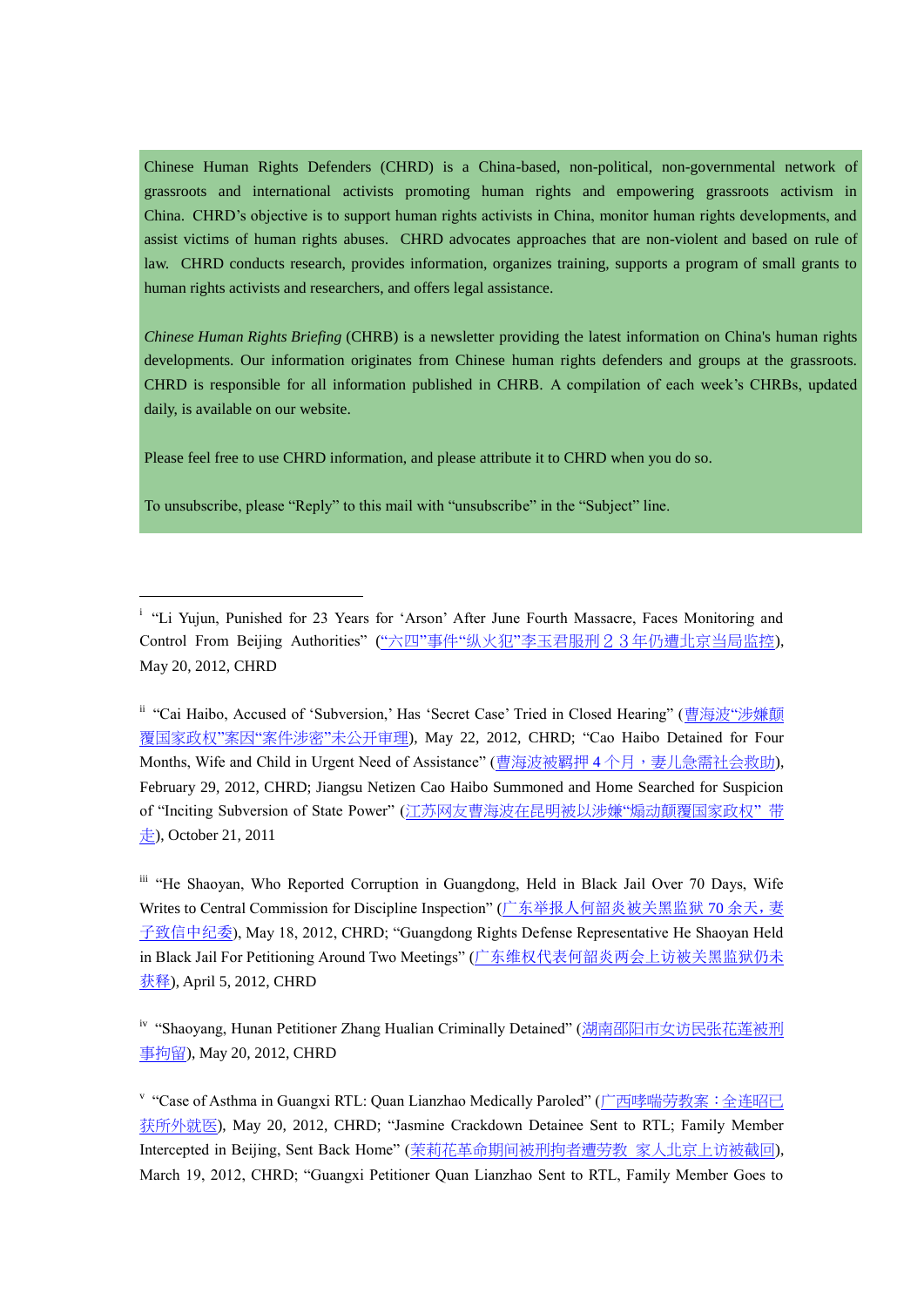Petition in Beijing" ([广西全连昭被劳教](http://wqw2010.blogspot.com/2012/03/blog-post_2539.html) 家人在北京上访), March 13, 2012, CHRD; "Individuals [Affected by the Crackdown Following Call for Jasmine Revolution," May 10, 2012 \(updated\), CHRD](http://chrdnet.com/2012/03/05/jasmine_crackdown/)

<u>.</u>

vi "Gushi County, Henan Activist Zhou Decai on Hunger Strike in Detention" ([河南固始维权人士周](http://wqw2010.blogspot.com/2012/05/blog-post_7219.html) [德才在看守所中绝食](http://wqw2010.blogspot.com/2012/05/blog-post_7219.html)), May 17, 2012, CHRD; "Henan Rights Defender Zhou Decai's Case Sent to Court"([河南维权人士周德才案已经移交法院](http://wqw2010.blogspot.com/2012/05/blog-post_4444.html)), May 10, 2012, CHRD; "Henan Rights Defense Activist Zhou Decai Has Visit With Lawyers" ([河南维权人士周德才会见律师](http://wqw2010.blogspot.com/2012/03/blog-post_7793.html)), March 29, 2012, CHRD; "Henan Rights Defender Zhou Decai Formally Arrested" ([河南维权人士周德才被批准逮捕](http://wqw2010.blogspot.com/2012/03/blog-post_8529.html)), March 10, 2012, CHRD; "Henan Rights Defender Zhou Decai Criminally Detained for 'Gathering Crowd to Disrupt Social Order'" ([河南维权人士周德才被以涉嫌](http://wqw2010.blogspot.com/2012/03/blog-post_2058.html)"聚众扰乱社会秩序罪"刑拘), March 1, 2012, CHRD; "Rights Activist From Gushi County, Henan, Zhou Decai, Taken Away by Police, Has Home Searched"([河南固始县维权人士周德才被警方抓走并抄家](http://wqw2010.blogspot.com/2012/02/blog-post_5309.html)), February 28, 2012, **CHRD** 

vii "Several Protesters of Judge in Chengdu Detained Without Fanfare" ([成都法官枉法无人管群众抗](http://wqw2010.blogspot.com/2012/05/blog-post_7510.html) [议被拘留](http://wqw2010.blogspot.com/2012/05/blog-post_7510.html)), May 14, 2012, CHRD; "Gaoxin District Judge in Chengdu Employs Anti-Riot Forces to Control Hearing Observers" ([成都高新区法院用防暴队将旁听人带走控制](http://wqw2010.blogspot.com/2012/05/blog-post_8363.html)), May 14, 2012, CHRD

viii "Henan Petitioner Nie Lina, Young Daughter Again Held in Detention House" ([河南访民聂丽娜和](http://wqw2010.blogspot.com/2012/05/blog-post_15.html) [幼女再次被关入拘留所](http://wqw2010.blogspot.com/2012/05/blog-post_15.html)), May 15, 2012, CHRD; "Henan Petitioner Nie Lina, 6-Month-Old Daughter Held Over 20 Days, No Date Set for Release" ([河南访民聂丽娜和](http://wqw2010.blogspot.com/2012/03/620.html) 6 个月女儿被关押 20 余天获释无 [期](http://wqw2010.blogspot.com/2012/03/620.html)), March 18, 2012, CHRD

<sup>ix</sup> "Lin Xiuli Disappears After Approaching Premier Wen Jiabao Over Grievance, Suspected to Be Detained in Psychiatric Hospital" ([偶遇总理诉冤的林秀丽失踪,疑被关精神病院](http://wqw2010.blogspot.com/2012/05/blog-post_3929.html)), May 12, 2012, CHRD; "Shandong Petitioner Lin Xiuli Presents Grievance to Premier Wen Jiabao, Taken Overnight Back Home to Be Detained in a Psychiatric Hospital" ([山东访民林秀丽偶见总理递诉状,连夜被押](http://wqw2010.blogspot.com/2012/05/blog-post_6715.html) [回当地欲关精神病院](http://wqw2010.blogspot.com/2012/05/blog-post_6715.html)), May 11, 2012, CHRD; "Shandong Petitioner Li Xiuli Detained in Qingdao by Provincial Authorities After Meeting Wen Jiabao" ([山东访民林秀丽见温总理后遭山东官员扣留在青](http://wqw2010.blogspot.com/2012/05/blog-post_7454.html) [岛](http://wqw2010.blogspot.com/2012/05/blog-post_7454.html)), May 10, 2012, CHRD; "Shandong Petitioners Lin Xiuli, Li Ziyan Seized When Passing by Tiananmen Square" ([山东访民林秀丽、季子燕路经天安门时被扣押](http://wqw2010.blogspot.com/2012/03/blog-post_9104.html)), March 7, 2012, CHRD

<sup>x</sup> ["China Human Rights Briefing: Special Edition –](http://chrdnet.com/2012/05/22/chrd-news-alert-lawyers-pose-challenge-after-police-prevent-meeting-with-chen-kegui/) Lawyers Pose Challenge After Police Prevent [Meeting With Chen Kegui,"](http://chrdnet.com/2012/05/22/chrd-news-alert-lawyers-pose-challenge-after-police-prevent-meeting-with-chen-kegui/) May 22, 2012, CHRD; ["Chen Guangcheng: A Special Bulletin –](http://chrdnet.com/2012/05/15/chen-guangcheng-a-special-bulletin-updates-on-situation-of-chen-guangcheng-his-family-members-relatives-supporters-since-chens-flight-for-freedom/) Updates [on Situation of Chen Guangcheng & His Family Members, Relatives & Supporters Since Chen's Flight](http://chrdnet.com/2012/05/15/chen-guangcheng-a-special-bulletin-updates-on-situation-of-chen-guangcheng-his-family-members-relatives-supporters-since-chens-flight-for-freedom/)  [for Freedom,"](http://chrdnet.com/2012/05/15/chen-guangcheng-a-special-bulletin-updates-on-situation-of-chen-guangcheng-his-family-members-relatives-supporters-since-chens-flight-for-freedom/) May 23, 2012 (updated), CHRD

<sup>xi</sup> "Tear Gas Used in Forced Demolition in Nanning, Villager Liang Zhangsheng Severely Hurt" ([广西](http://wqw2010.blogspot.com/2012/05/blog-post_7848.html) [南宁强拆使用催泪弹,村民梁展生被严重烧伤](http://wqw2010.blogspot.com/2012/05/blog-post_7848.html)), May 14, 2012, CHRD

xii "Xianyou, Fujian Government Dispatch Nearly 800 People to Beat Villagers, Resulting in 1 Death, More Than 40 Serious Injuries" ([福建仙游政府出动近](http://wqw2010.blogspot.com/2012/05/800140.html) 800 人殴打村民,死亡 1人重伤 40余人), May 13, 2012, CHRD